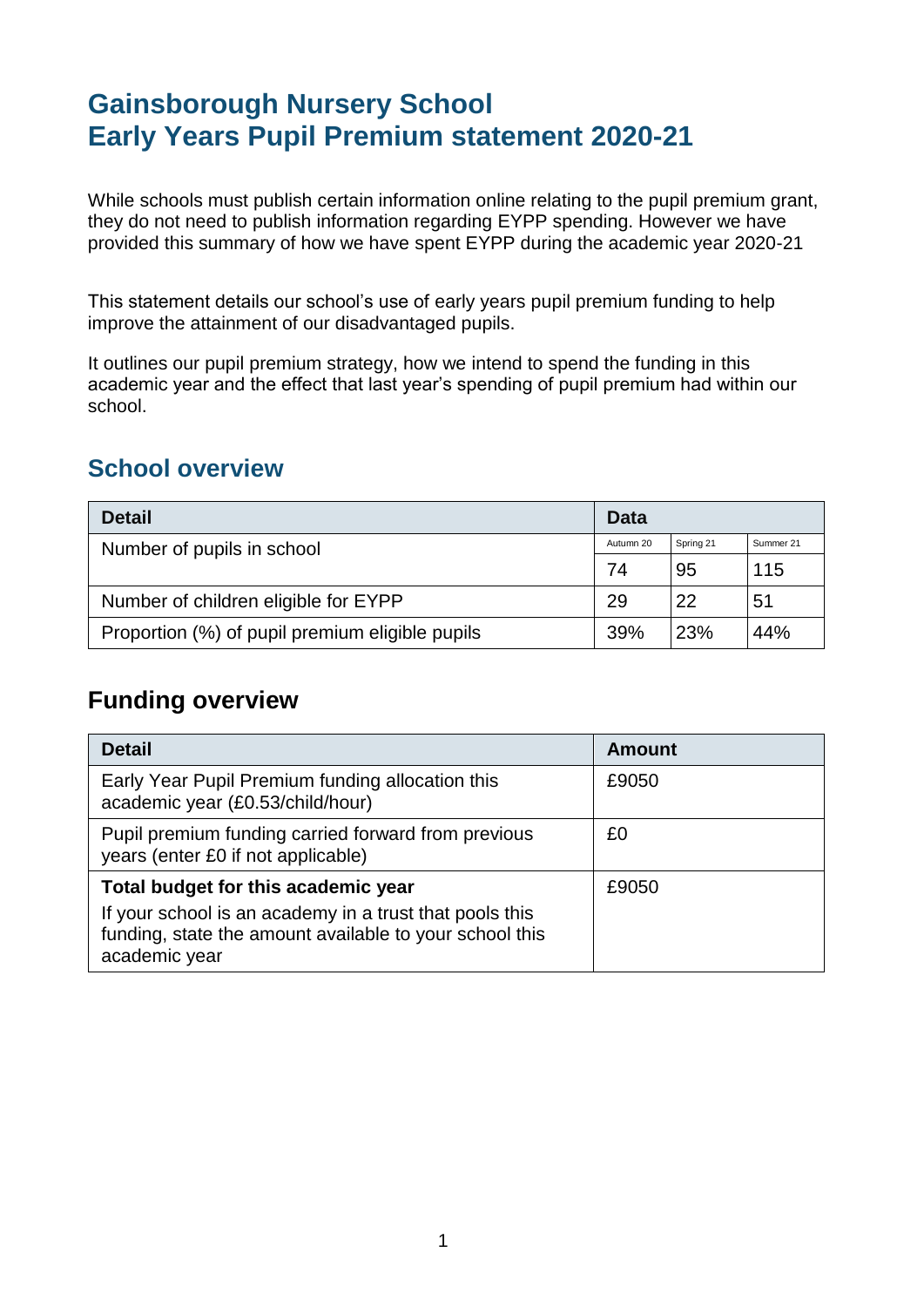# **Early Years Pupil premium strategy plan**

### **Statement of intent**

- Our ultimate objective is to use this additional funding to support us in raising the attendance, attainment and aspiration of our disadvantaged children, and those adversely affected by the COVID-19 pandemic, in order that they achieve as well as their non-disadvantaged peers.
- This pupil premium strategy plan works towards achieving that objective by identifying barriers to the success of our disadvantaged children and implementing strategies to remove these.

Historically our school community faces barriers to learning in the following areas:

- Communication and Language
- Health and Self-Care
- The Governors identified that SALT needs were high and parents were not always taking children to appointments because of issues with distance to clinics therefore children were not receiving the therapy they needed to make progress.
- It was identified that COVID had a huge impact on families financially therefore as part of GNS EYPP strategy healthy school lunches would be provided to all EYPP children free of charge.

### **Challenges**

This details the key challenges to achievement that we have identified among our disadvantaged pupils.

| Challenge<br>number | <b>Detail of challenge</b>               |
|---------------------|------------------------------------------|
|                     | Children were not receiving timely SALT  |
|                     | Children were not eating healthy lunches |

#### **Intended outcomes**

This explains the outcomes we are aiming for **by the end of our current strategy plan**, and how we will measure whether they have been achieved.

| Intended outcome                               | <b>Success criteria</b>                |
|------------------------------------------------|----------------------------------------|
| Children with SAL needs are quickly identified | Children receive SALT quickly and make |
| and support given                              | progress against their targets         |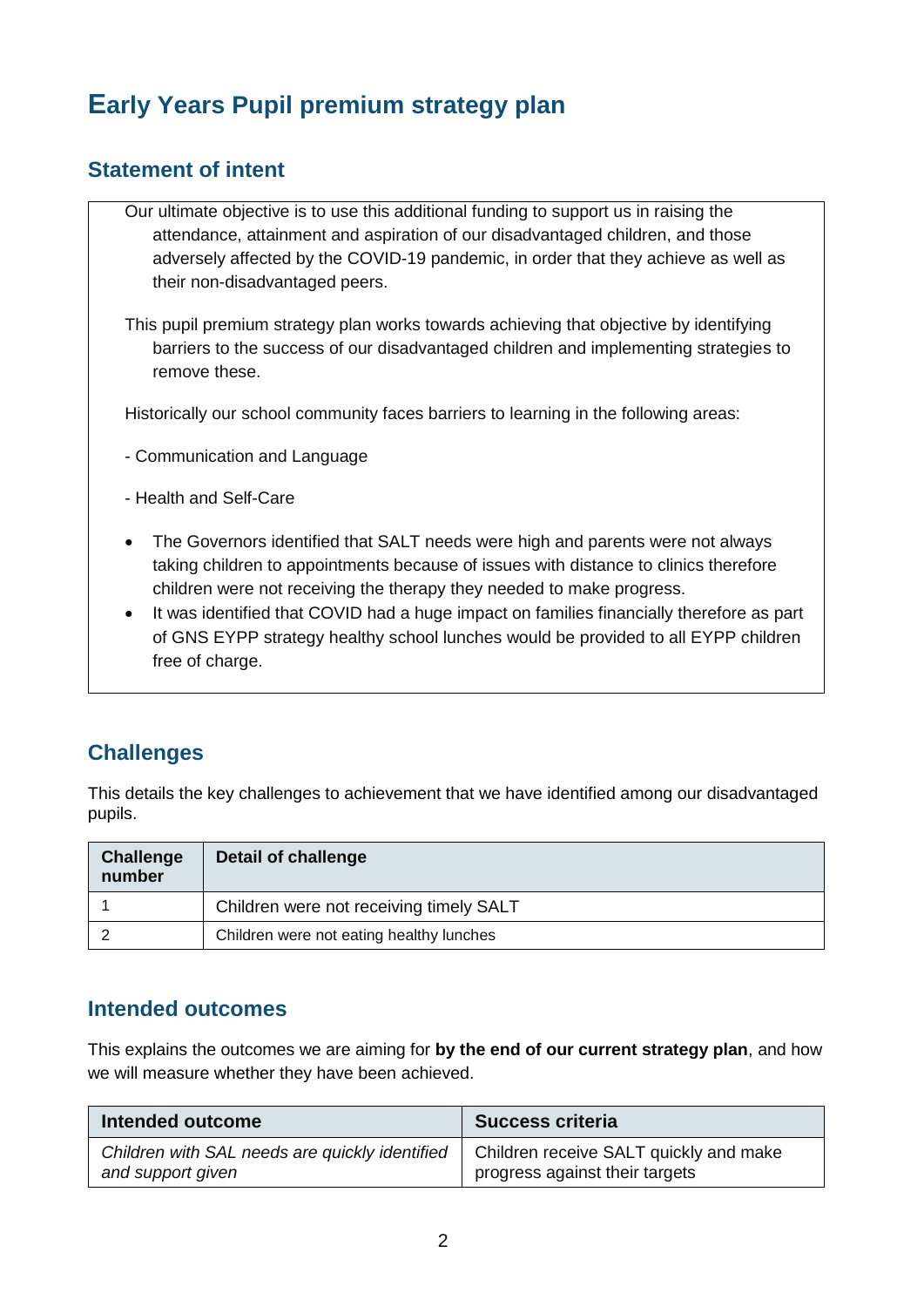| Children eat a healthy, well balanced lunch<br>and are exposed to a variety of healthy foods | Children are more healthy as they have<br>healthy lunches provided. Because children<br>are getting a lunch attendance will improve.<br>Children are able to concentrate and access<br>the provision because they aren't hungry |
|----------------------------------------------------------------------------------------------|---------------------------------------------------------------------------------------------------------------------------------------------------------------------------------------------------------------------------------|
|----------------------------------------------------------------------------------------------|---------------------------------------------------------------------------------------------------------------------------------------------------------------------------------------------------------------------------------|

## Budgeted cost: £ *9050*

| <b>Activity</b>                                                                    | <b>Evidence that supports this</b><br>approach                                                                                                                                                                                                                                                                                                                                                                                                                                                                                                                                                                                                                                                                     | <b>Challenge</b><br>number(s)<br>addressed |
|------------------------------------------------------------------------------------|--------------------------------------------------------------------------------------------------------------------------------------------------------------------------------------------------------------------------------------------------------------------------------------------------------------------------------------------------------------------------------------------------------------------------------------------------------------------------------------------------------------------------------------------------------------------------------------------------------------------------------------------------------------------------------------------------------------------|--------------------------------------------|
| <b>SAL Therapist</b>                                                               | The EEF state that Communication<br>and Language<br>Approaches have "high impact for<br>very low cost, based on extensive<br>evidence."                                                                                                                                                                                                                                                                                                                                                                                                                                                                                                                                                                            | $\mathbf{1}$                               |
|                                                                                    | The SALT provided staff training and<br>modelled effective ways of<br>developing communication in class.<br>This benefitted EYPP children at all<br>levels of development. If a child's<br>progress in communication caused<br>concern, the SALT undertook a full<br>assessment and recommended<br>strategies for parents to use at home<br>and for staff to use in nursery. This<br>particularly benefitted those children<br>eligible for the EYPP with delayed<br>communications skills. Children<br>eligible for the EYPP made<br>accelerated progress in their<br>communication during the year.<br>Because communication is a<br>foundation of all learning in the Early<br>Years, this had a wider benefit. |                                            |
| Cost of staff to make<br>healthy lunches plus<br>the cost of the food<br>purchased | DfE introduced universal infant meals to<br>help create a generation of children who<br>enjoy food that makes them healthier,<br>more successful and most importantly<br>happier therefore it would suggest this<br>is a strong evidence base for providing<br>free lunches to our disadvantaged<br>children.                                                                                                                                                                                                                                                                                                                                                                                                      | $\overline{2}$                             |

# **Total budgeted cost: £** *9050*